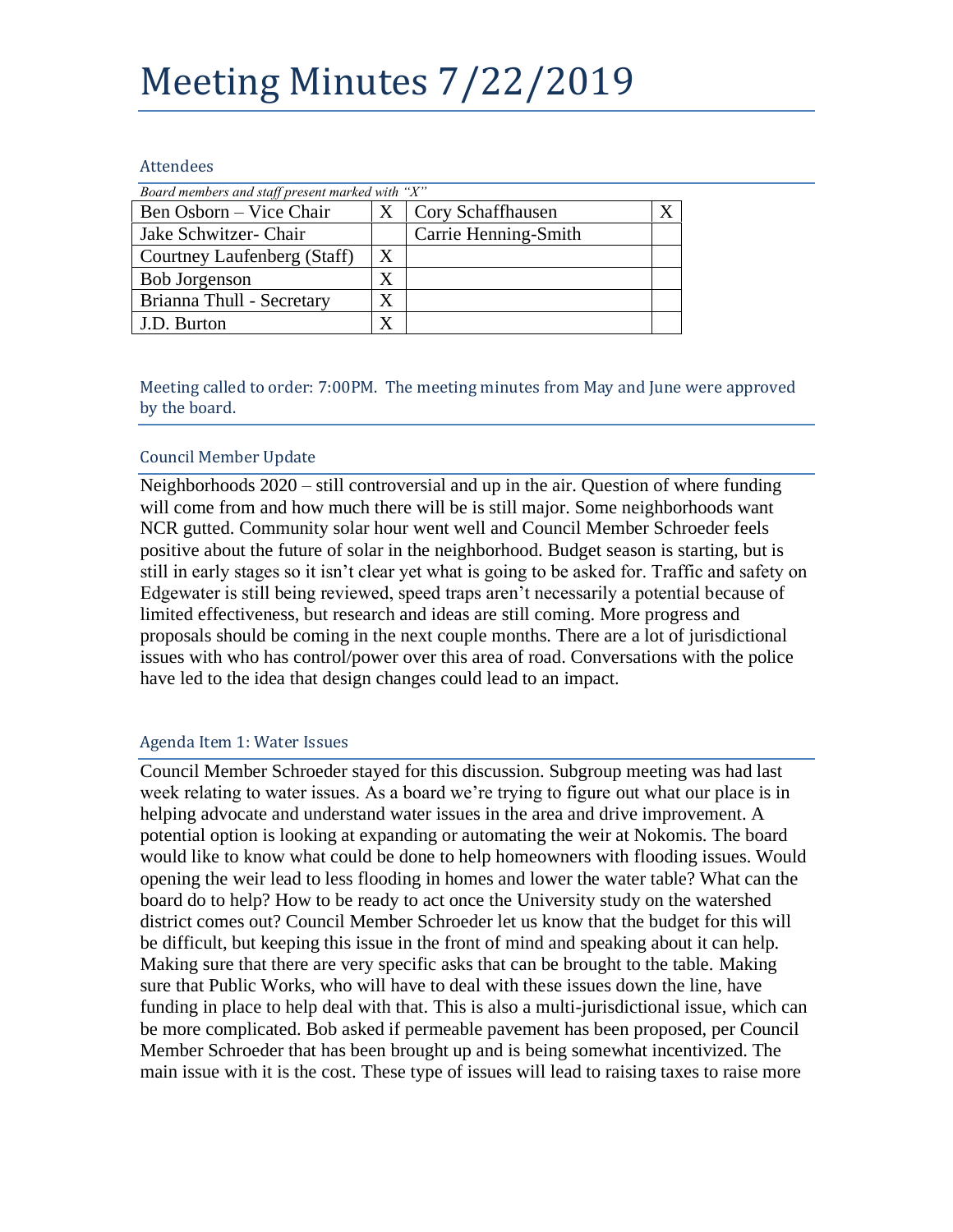# Meeting Minutes 7/22/2019

funding, or cutting funding from something else to get funding for the issue. It needs to be looked at holistically and long term.

# Agenda Item 2: Picnic in the Park

Board members wandering through the crowd. Brainstorming questions for members to ask people. Ben will finalize questions and get them sent out. Courtney will have clipboards for everyone and Brew N Stew postcards to hand out. Cory will bring his camera. Ben is going to take tents etc to the storage space, Courtney will send an email out for people to help with taking other things back Thursday after Picnic.

# Agenda Item 3: Newsletter

Cory sent out his article in advance, the board has agreed that it's very fair. No real word limit, just try to keep it concise, Courtney will edit if needed. If you have images to send, feel free. Hoping to have sent out early September.

### Agenda Item 4: Farmer's Market

It was cancelled for weather last week. There is a chalkboard in place to help with community engagement now.

### Agenda Item 5: Brew N Stew

On target, just about everything is set except sponsorships. Artist stuff is starting to come in. Committee has a goal to raise \$3k through sponsorships, so if anyone has any connections help would be appreciated. Courtney will send out pdf that can be used for this.

#### Financial Review

The finances were just updated. Nothing really of note. The two reallocations were approved. The picnic benches for Triangle Park are still being worked on, Courtney will follow up on it.

#### Committee Updates

- **Picnic in the Park:** See above
- **Environmental: None**
- **Frost Fest:** Date needs to be set, Courtney will follow up with one.
- **Triangle Park: None**
- **Garage Sale:** None
- **Business Association:** none
- **Communications:** None
- **Brew and Stew:** See above
- **Housing:** None

#### New Business